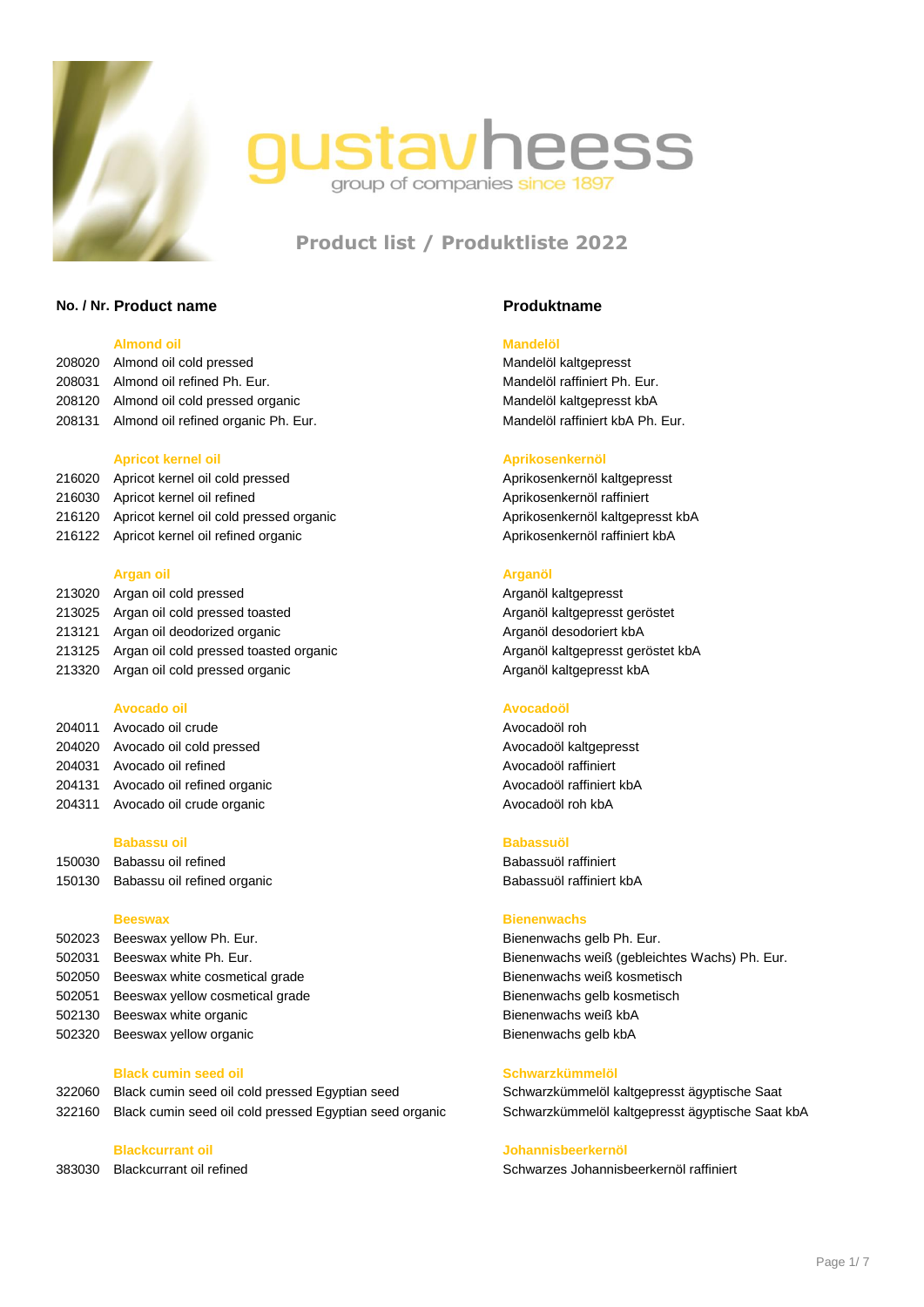- 382020 Borage oil cold pressed Borge Borge Borge Borge Borge Borge Borge Borge Borge Borge Borge Borge Borge B
- 
- 382320 Borage oil cold pressed organic Borretschöl kaltgepresst kbA

506030 Candelilla wax refined in pastilles Candelillawachs raffiniert in Pastillen

508331 Carnauba wax organic Carnaubawachs kbA

## **Castor oil Rizinusöl**

| 740023 Castor oil virgin Ph. Eur.                 |
|---------------------------------------------------|
| 740031 Castor oil refined Ph. Eur.                |
| 740060 Castor oil virgin low Acid Value Ph. Eur.  |
| 740130 Castor oil refined organic                 |
| 740320 Castor oil cold pressed organic EU and NOP |

### **Cocoa butter Kakaobutter**

160011 Cocoa butter natural Kakaobutter natur 160030 Cocoa butter refined **Kakaobutter raffiniert** Kakaobutter raffiniert 160321 Cocoa butter deodorized organic EU and NOP Kakaobutter desodoriert kbA EU und NOP

### **Coconut oil Kokosöl**

| 100031 Coconut oil refined Ph. Eur.           |
|-----------------------------------------------|
| 100040 Coconut oil hydrogenated               |
| 100130 Coconut oil refined organic EU and NOP |
| 100320 Coconut oil virgin organic             |

### **Chia Oil Chiaöl**

| 328020 Chia oil (salvia hispanica) cold pressed         |
|---------------------------------------------------------|
| 328120 Chia oil (salvia hispanica) cold pressed organic |

314020 Corn oil pressed Maiskeimöl gepresst 314031 Corn oil (Maize oil) refined solvent extracted Ph. Eur. Maisöl raffiniert extrahiert Ph. Eur.

303030 Cotton seed oil refined Baumwollsaatöl raffiniert

# **Evening primrose oil Nachtkerzenöl**

380020 Evening primrose oil virgin pressed Nachtkerzenöl nativ gepresst 380031 Evening primrose oil pressed and refined Ph. Eur. 9% GLA Nachtkerzenöl gepresst und raffiniert Ph. Eur. GLA 9% 380060 Evening primrose oil pressed refined min. 10% GLA Nachtkerzenöl gepresst und raffiniert min. 10% GLA 380120 Evening primrose oil virgin pressed organic Nachtkerzenöl nativ gepresst kbA 380122 Evening primrose oil pressed and refined organic Nachtkerzenöl gepresst und raffiniert kbA

### **Glycerol Glycerin**

| 601005 Glycerol 85% vegetable Ph. Eur. |
|----------------------------------------|
| 602005 Glycerol 99% vegetable Ph. Eur. |

- 360030 Grape seed oil refined Traubenkernöl raffiniert
- 

# **Hazelnut oil Haselnussöl**

212030 Hazelnut oil refined **Haselnuss** and Haselnussöl raffiniert **Haselnuss** Haselnussöl raffiniert

### **Borage oil Borretschöl**

382022 Borage oil pressed and refined min. 20% GLA Borretschöl gepresst und raffiniert min. 20% GLA

### **Candelilla wax Candelillawachs**

### **Carnauba wax Carnaubawachs**

508031 Carnauba wax Ph. Eur. Carnaubawachs Ph. Eur.

Rizinusöl nativ Ph. Eur. Rizinusöl raffiniert Ph. Eur. Rizinusöl nativ niedrige Säurezahl Ph. Eur. Rizinusöl raffiniert kbA Rizinusöl kaltgepresst kbA EU und NOP

Kokosöl raffiniert Ph.Eur. Kokosöl gehärtet Kokosöl raffiniert kbA EU und NOP Kokosöl nativ kbA

Chiaöl (salvia hispanica) kaltgepresst c Chiaöl (salvia hispanica) kaltgepresst kbA

### **Corn oil Maiskeimöl**

## **Cotton seed oil Baumwollsaatöl**

Glycerin 85% pflanzlich Ph. Eur. Glycerin 99% pflanzlich Ph. Eur.

### **Grape seed oil Traubenkernöl**

360120 Grape seed oil cold pressed organic Traubenkernöl kaltgepresst kbA

212120 Hazelnut oil cold pressed organic **Haselnussöl kaltgepresst kbA**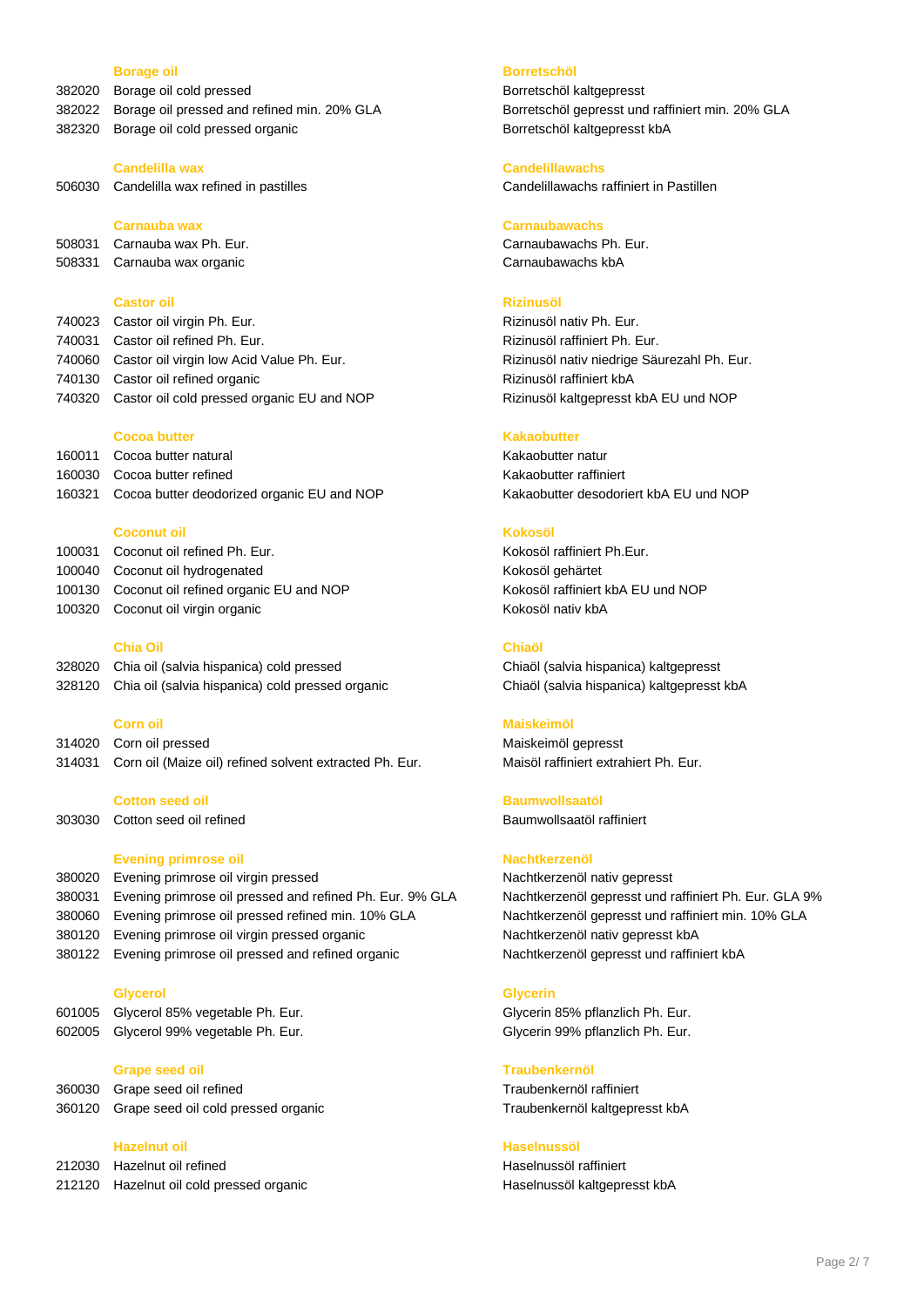### **Hemp oil Hanföl**

- 305020 Hemp seed oil cold pressed cosmetical Hanföl kaltgepresst kosmetisch
- 305030 Hemp seed oil refined cosmetical example and Hanföl raffiniert kosmetisch
- 305120 Hemp seed oil cold pressed organic cosmetical Hanföl kaltgepresst kbA kosmetisch
- 305160 Hemp seed oil cold pressed EU-Seed organic cosmetical Hanföl kaltgepresst EU-Saat kbA kosmetisch
- <sup>305161</sup> Hemp seed oil cold pressed organic from dehulled seed European origin

### **Jojoba oil Jojobaöl**

- 504021 Jojoba oil virgin low odour Jojobaöl nativ geruchsarm
- 
- 504123 Jojoba oil virgin organic Jojobaöl nativ kbA
- 504124 Jojoba oil refined organic Jojobaöl raffiniert kbA
- 504523 Jojoba oil virgin organic Demeter **Joseph Americ Constants and Americ Constants** Jojobaöl nativ kbA Demeter

500023 Wool fat (Adeps lanae) Ph. Eur. mulesing free Wollwachs (Adeps lanae) Ph. Eur. mulesing free

# **Linseed oil Leinöl**

312024 Linseed oil virgin Ph. Eur. Leinöl nativ Ph. Eur. 312030 Linseed oil refined food grade Leinöl raffiniert für Lebensmittel 312120 Linseed oil virgin organic Leinöl kaltgepresst kbA

|        | 218020 Macadamia nut oil cold pressed       |
|--------|---------------------------------------------|
| 218031 | Macadamia nut oil refined                   |
|        | 218120 Macadamia nut oil cold pressed organ |
|        | 218122 Macadamia nut oil refined organic    |

### **Marula oil Marulaöl**

| 205020 | Marula oil cold presse    |
|--------|---------------------------|
|        | 205030 Marula oil refined |

### **Mango butter Mangobutter**

151030 Mango butter refined and a settlement of the Mangobutter raffiniert materials and Mangobutter raffiniert 151130 Mango butter refined organic Mangobutter raffiniert kbA

# **Medium Chain Triglyceride Oil (MCT oil)** MCT ÖL

- 190031 MCT Oil Type V Ph. Eur. MCT Öl Typ V Ph. Eur.
- 190050 MCT Oil coconut based and a set of the MCT Oil kokosbasiert and MCT Öl kokosbasiert
- 190150 MCT Oil coconut based organic **MCT** OI kokosbasiert kbA

### **Olive oil Olivenöl**

- 210010 Olive oil lampante Olivenöl Lampante 210020 Olive oil extra virgin Origin: Spain Olivenöl nativ extra Herkunft: Spanien 210023 Olive oil extra virgin Ph. Eur. Olivenöl nativ extra Ph. Eur. 210031 Olive oil refined Ph. Eur. **De als and State Control of Control of Control Control of Control Control Control Control of Control Control Olivenöl raffiniert Ph. Eur.** 210061 Olive oil extra virgin Origin: Italy Olivenöl nativ extra Herkunft: Italien 210110 Olive oil lampante organic **Container and Colivenol kba lampante** Olivenöl kbA lampante 210120 Olive oil extra virgin organic Olivenöl nativ extra kbA 210123 Olive oil extra virgin organic Ph. Eur. Olivenöl nativ extra kbA Ph. Eur. 210130 Olive oil refined organic Care and Colivenöl raffiniert kbA 210151 Olive oil pure organic Origin: Spain Olivenöl kbA Herkunft: Spanien 210161 Olive oil extra virgin organic Origin: Italy Olivenöl nativ extra kbA Herkunft: Italien
- 211030 Olive pomace oil refined **Oliventresterol raffiniert** Oliventresteröl raffiniert

### **Palm kernel oil Palmkernöl**

104036 Palm kernel oil refined SG CU-RSPO SCC-818895 Palmkernöl raffiniert SG CU-RSPO SCC-818895 104130 Palmkernel oil refined organic IP CU-RSPO SCC-818895 Palmkernöl raffiniert kbA IP CU-RSPO SCC-818895

Hanföl kaltgepresst kbA aus geschälter Saat europäischer Ursprung

504023 Jojoba oil (Jojoba wax) virgin Jojobaöl (Jojobawachs) nativ 504031 Jojoba oil (Jojoba wax) refined Jojobaöl (Jojobawachs) raffiniert

### **Lanolin / Wool fat Lanolin / Wollfett**

### **Macadamia nut oil Macadamianussöl**

Macadamianussöl kaltgepresst Macadamianussöl raffiniert 12181 Macadamianussöl kaltgepresst kbA Macadamianussöl raffiniert kbA

205020 Marula oil cold pressed Marulaöl kaltgepresst Marulaöl raffiniert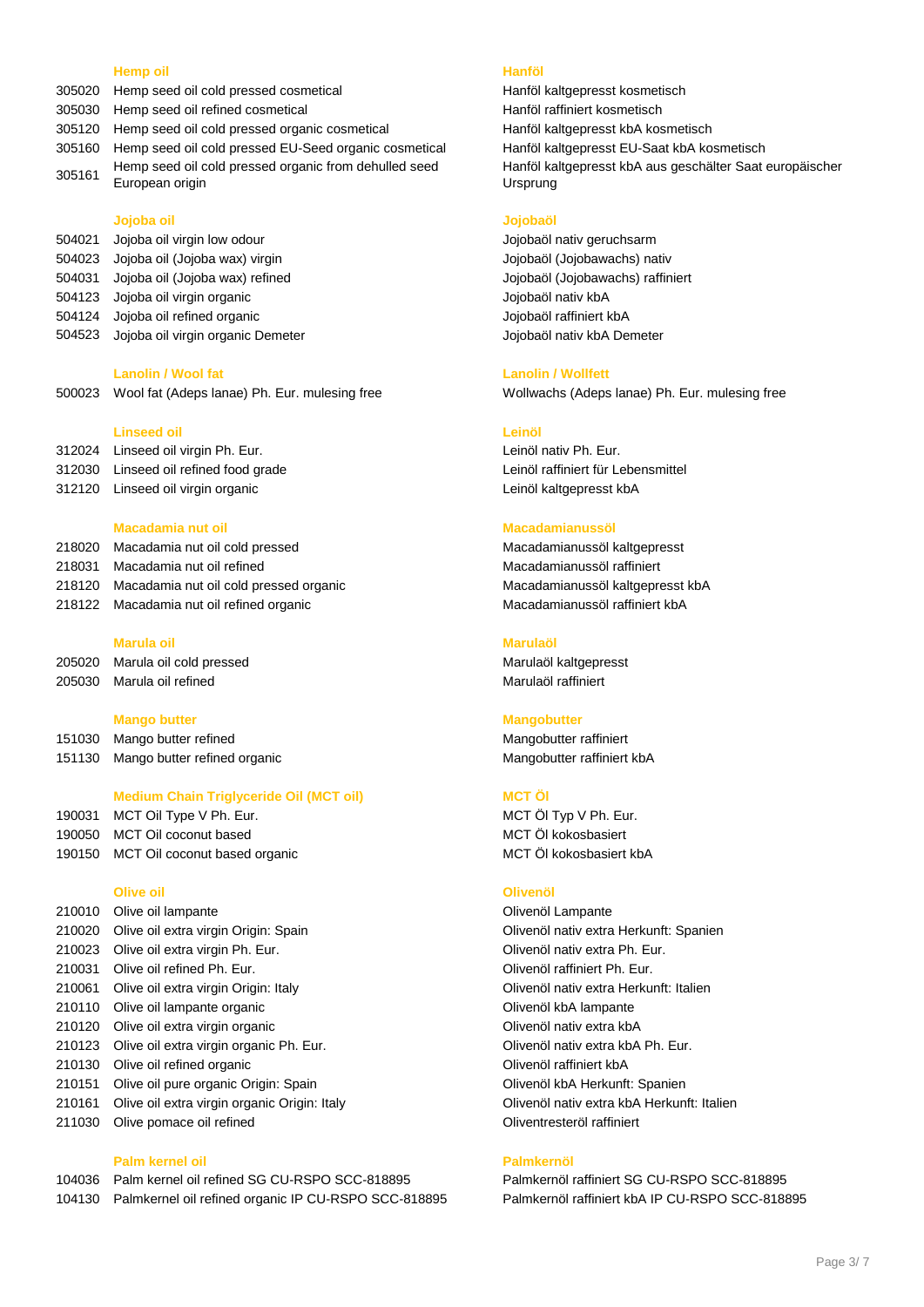### **Palm oil Palmöl**

- 110032 Palm oil refined SG CU-RSPO SCC-818895 Palmöl raffiniert SG CU-RSPO SCC-818895
- 110041 Palm oil hydrogenated SG CU-RSPO SCC-818895 Palmöl hydriert SG CU-RSPO SCC-818895
- 110073 Red Palm oil (Palmolein) SG CU-RSPO SCC-818895 Rotes Palmöl (Palmolein) SG CU-RSPO SCC-818895
- 110077 Palmolein refined JZ 64 SG CU-RSPO SCC-818895 Palmolein raffiniert JZ 64 SG CU-RSPO SCC-818895
- 110131 Palm oil refined SG organic CU-RSPO SCC-818895 Palmöl raffiniert SG kbA CU-RSPO SCC-818895

### **Paraffin oils Paraffinöle**

| 701002 | Paraffin light liquid Ph. Eur. |
|--------|--------------------------------|
| 702001 | Paraffinum liquidum Ph. Eur    |

### **Soft paraffins Vaseline**

703000 Yellow soft paraffin Ph. Eur. Vaseline gelb Ph. Eur. 703050 White soft paraffin Ph. Eur. Vaseline weiß Ph. Eur.

### **Peach kernel oil Pfirsichkernöl**

224030 Peach kernel oil refined **Primates and Pfirsichkernöl raffiniert** Pfirsichkernöl raffiniert

### **Peanut (Arachis) oil Erdnussöl**

 Peanut oil cold pressed Erdnussöl kaltgepresst Peanut oil pressed toasted Erdnussöl gepresst geröstet Peanut (Arachis) oil refined Ph. Eur. Erdnussöl raffiniert Ph. Eur. Peanut oil hydrogenated drop point 37 °C Ph. Eur. Erdnussöl hydriert Tropfpunkt 37 ºC Ph. Eur. 200042 Peanut oil hydrogenated drop point 40 °C Ph. Eur. Erdnussöl hydriert Tropfpunkt 40 °C Ph. Eur. Peanut oil refined organic Ph. Eur. Erdnussöl raffiniert kbA Ph. Eur.

### **Perilla oil Perillaöl**

318020 Perilla oil cold pressed **Perillaöl kaltgepresst** 318320 Perilla oil virgin organic Perillaöl nativ kbA

### **Pistachio nut oil Pistazienkernöl**

| 228025 Pistachio nut oil pressed toasted |
|------------------------------------------|
| 228030 Pistachio nut oil refined         |
| 228050 Pistachio nut oil mix with taste  |

### **Pomegranate seed oil Granatapfelkernöl**

385020 Pomegranate seed oil cold pressed Granatapfelkernöl kaltgepresst 385120 Pomegranate seed oil cold pressed organic Granatapfelkernöl kaltgepresst kbA

### **Pumpkin seed oil Kürbiskernöl**

320020 Pumpkin seed oil cold pressed Kürbiskernöl kaltgepresst 320025 Pumpkin seed oil pressed toasted Kürbiskernöl gepresst geröstet 320120 Pumpkin seed oil pressed toasted organic Kürbiskernöl gepresst geröstet kbA 320160 Pumpkin seed oil pressed not toasted organic Kürbiskernöl gepresst ungeröstet kbA

### **Rapeseed oil Rapsöl**

214020 Rapeseed oil virgin FOOD Rapsöl kaltgepresst FOOD 214031 Rapeseed oil refined solvent extracted Ph. Eur. Rapsöl raffiniert extrahiert Ph. Eur. 214120 Rapeseed oil virgin organic **Rapsöl kaltgepresst kbA** 214122 Rapeseed oil refined organic **Rapsoll** Rapsöl raffiniert kbA

### **Rice bran oil Reiskeimöl**

222030 Rice bran oil refined **Reiskeimöl raffiniert** Reiskeimöl raffiniert

### **Rose hip kernel oil Hagebuttenkernöl**

| 370020 Rose hip kernel oil cold pressed                    |
|------------------------------------------------------------|
| 370030 Rose hip kernel oil refined stabilized              |
| 370122 Rose hip kernel oil refined organic                 |
| 370320 Rose hip kernel oil cold pressed organic EU and NOP |

Paraffinum perliquidum Ph. Eur. Paraffinum liquidum Ph. Eur.

Pistazienkernöl gepresst geröstet Pistazienkernöl raffiniert 2050 Pistachio nut oil mix with taste **Pictary Communists and American** Pistazienkernölmischung mit Geschmack

Hagebuttenkernöl kaltgepresst Hagebuttenkernöl raffiniert stabilisiert Hagebuttenkernöl raffiniert kbA Hagebuttenkernöl kaltgepresst kbA EU und NOP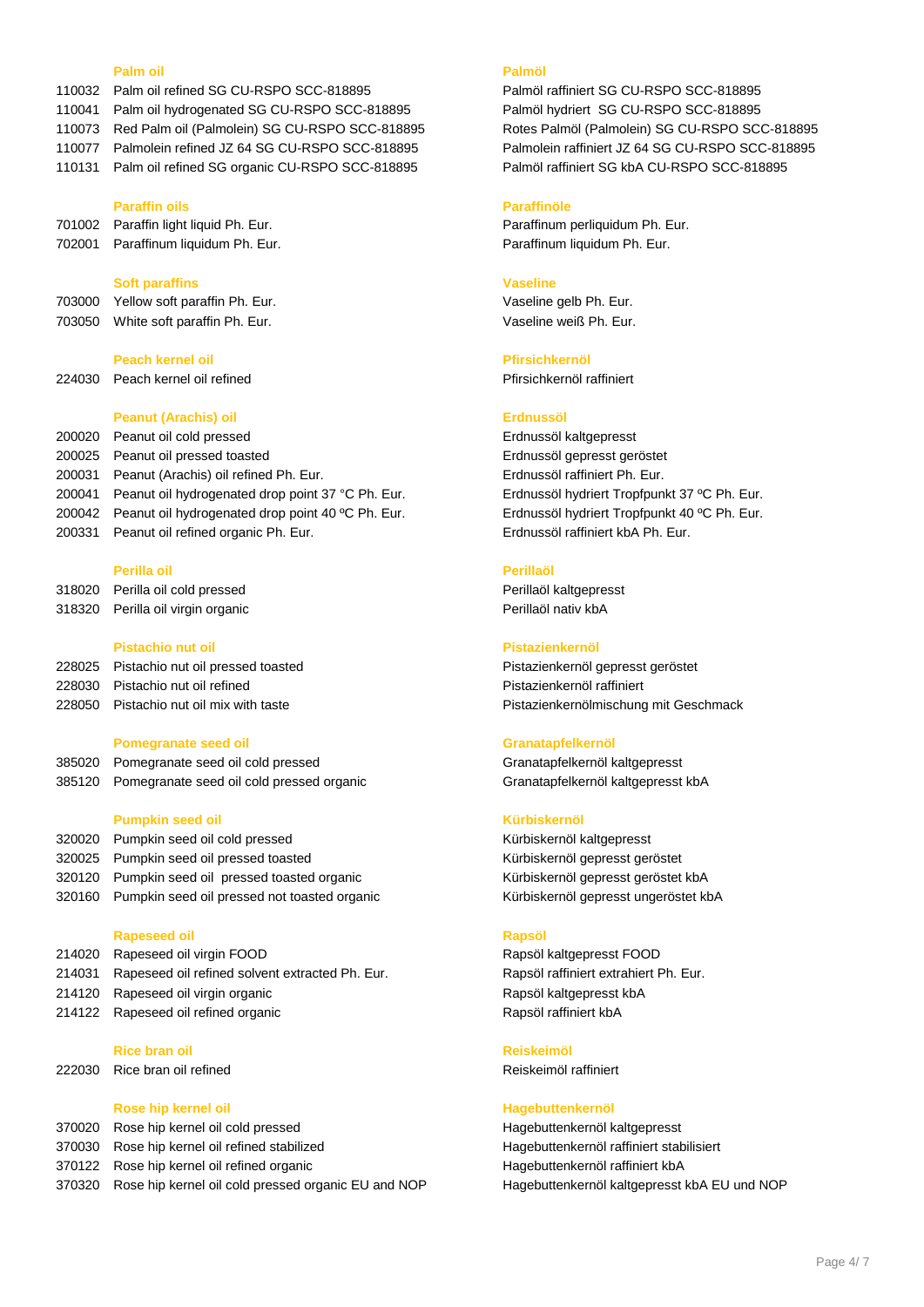### **Sacha Inchi Oil Sacha Inchi Öl**

330020 Sacha Inchi Oil cold pressed Sacha Inchi Öl kaltgepresst

330320 Sacha Inchi Oil cold pressed organic EU and NOP Sacha Inchi Öl kaltgepresst kbA EU und NOP

### **Safflower oil Safloröl**

310020 Safflower oil cold pressed Färberdistelöl (Safloröl) kaltgepresst 310120 Safflower oil cold pressed organic Färberdistelöl (Safloröl) kaltgepresst kbA

226031 Safflower oil refined type II high oleic Ph. Eur. Färberdistelöl (Safloröl) HO raffiniert Typ II Ph. Eur.

202020 Sea buckthorn oil Sanddornfruchtfleischöl 202120 Sea buckthorn oil organic Sanddornfruchtfleischöl kbA

### **Sesame oil Sesamöl**

308020 Sesame oil cold pressed Sesamöl kaltgepresst 308025 Sesame oil pressed toasted Sesamõl gepresst geröstet 308031 Sesame oil refined pressed Ph. Eur. Sesamöl raffiniert gepresst Ph. Eur. 308120 Sesame oil cold pressed organic Sesamöl kaltgepresst kbA 308124 Sesame oil refined pressed organic Ph. Eur. Sesamöl raffiniert kbA gepresst Ph. Eur. 308125 Sesame oil toasted organic Sesamõl geröstet kbA

### **Shea butter Sheabutter**

140030 Shea butter refined for food Sheabutter raffiniert für Lebensmittel 140031 Shea butter pressed and refined Sheabutter gepresst und raffiniert 140041 Shea butter refined melting point 43°C Sheabutter raffiniert Schmelzpunkt 43°C 140060 Shea olein refined Sheacher Sheadein raffiniert Sheaolein raffiniert 140330 Sheabutter refined food organic EU and NOP Sheabutter raffiniert für Lebensmittel kbA EU und NOP 140331 Shea butter refined organic EU and NOP Sheabutter raffiniert kbA EU und NOP 140332 Shea butter refined UEBT organic EU and NOP Sheabutter raffiniert UEBT kbA EU und NOP

### **Soybean oil Sojaöl**

- 300031 Soybean oil produced from GMOs refined Ph. Eur. Sojaöl aus GVO hergestellt raffiniert Ph. Eur. 300040 Soybean oil hydrogenated Ph. Eur. Sojaöl hydriert Ph. Eur.
- 300060 Soybean oil refined IP Ph. Eur. Sojaöl raffiniert IP Ph. Eur. Sojaöl raffiniert IP Ph. Eur.
- 300120 Soybean oil cold pressed organic Solam Sojaöl kaltgepresst kbA
- 300122 Soybean oil refined organic Sojaöl raffiniert kbA

### **Soybean oil partially hydrogenated Sojaöl partiell hydriert**

300043 Soybean oil partially hydrogenated 31-37 °C DAB Sojaöl partiell hydriert 31-37 °C DAB 300044 Soybean oil partially hydrogenated IZ 63-74, 36-42°C DAB Sojaöl partiell hydriert IZ 63-74, 36-42 °C DAB

614030 Stearic acid D2 vegetable Stearinsäure D2 pflanzlich

- 304020 Sunflower oil cold pressed Sonnenblumenöl kaltgepresst 304025 Sunflower oil pressed toasted Sonnenblumenöl gepresst geröstet
- 304031 Sunflower oil refined solvent extracted Ph. Eur. Sonnenblumenöl raffiniert extrahiert Ph. Eur.
- 304120 Sunflower oil cold pressed organic Sonnenblumenöl kaltgepresst kbA
- 304122 Sunflower oil refined organic Sonnenblumenöl raffiniert kbA

- 220031 Sunflower oil High Oleic refined Sonnenblumenöl ölsäurereich HO raffiniert
- 
- 

### **Tannic acid Tannin**

721031 Tannic acid Ph. Eur. Tannin Ph. Eur.

310031 Safflower oil refined Type I Ph. Eur. Färberdistelöl (Safloröl) raffiniert Typ I Ph. Eur.

### **Safflower oil High Oleic Safloröl HO ölsäurereich**

# **Sea buckthorn oil Sanddornfruchtfleischöl**

### **Stearic acid Stearinsäure**

### **Sunflower oil Sonnenblumenöl**

### **Sunflower oil High Oleic Sonnenblumenöl High Oleic ölsäurereich**

220131 Sunflower oil high oleic refined organic Sonnenblumenöl ölsäurereich HO raffiniert kbA 220172 Sunflower oil high oleic refined BSCI organic Sonnenblumenöl ölsäurereich HO raffiniert BSCI kbA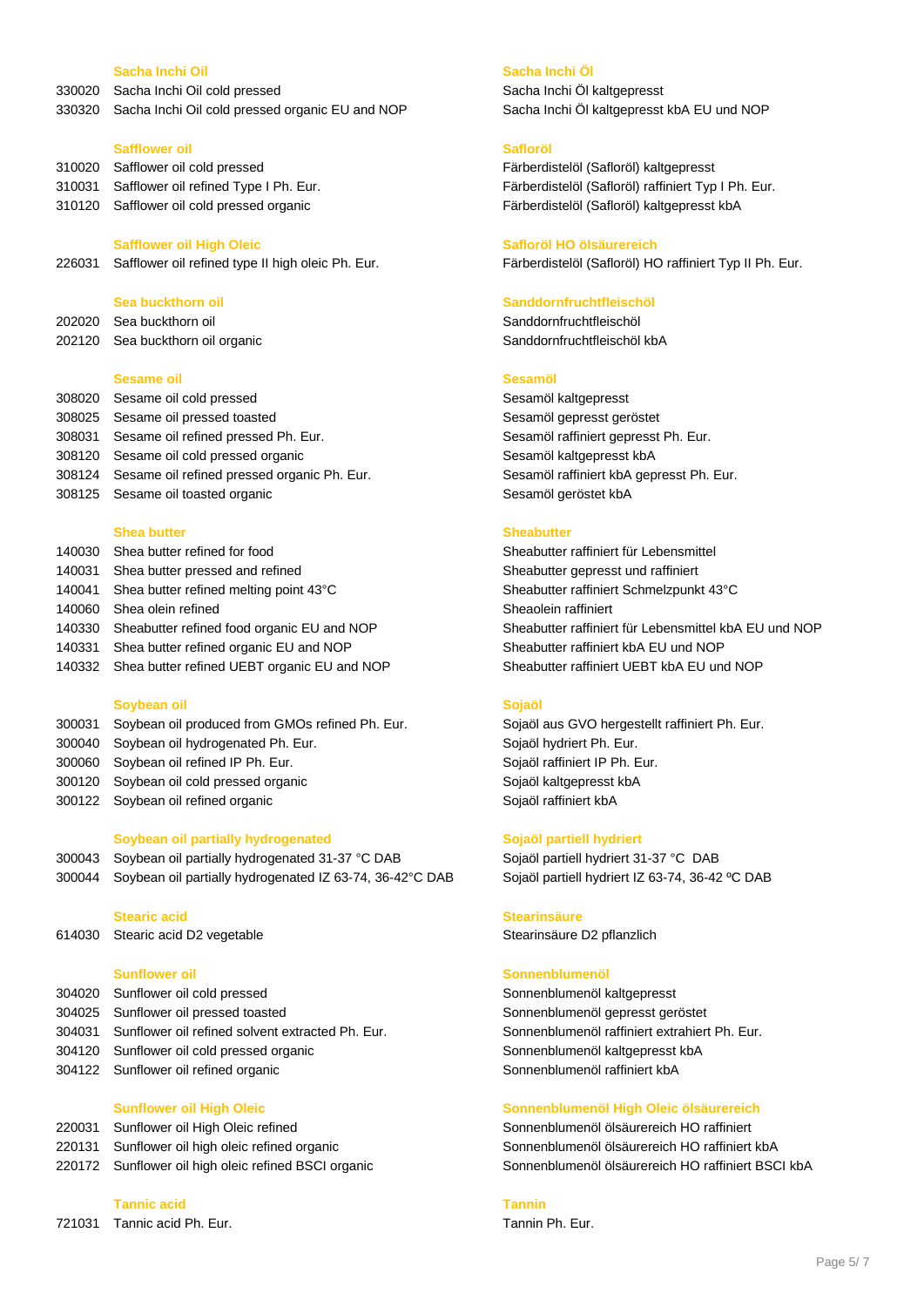# **Walnut oil Walnussöl**

340020 Walnut oil cold pressed Walnussöl kaltgepresst 340025 Walnut oil pressed toasted Walnussöl gepresst geröstet 340030 Walnut oil refined Walnussöl raffiniert 340120 Walnut oil cold pressed organic Walnussöl kaltgepresst kbA 340125 Walnut oil pressed toasted organic Walnussöl gepresst geröstet kbA

# **Wheat germ oil Weizenkeimöl**

316020 Wheat germ oil cold pressed Weizenkeimöl kaltgepresst

316031 Wheat germ oil refined solvent extracted Ph. Eur. Weizenkeimöl raffiniert extrahiert Ph. Eur.